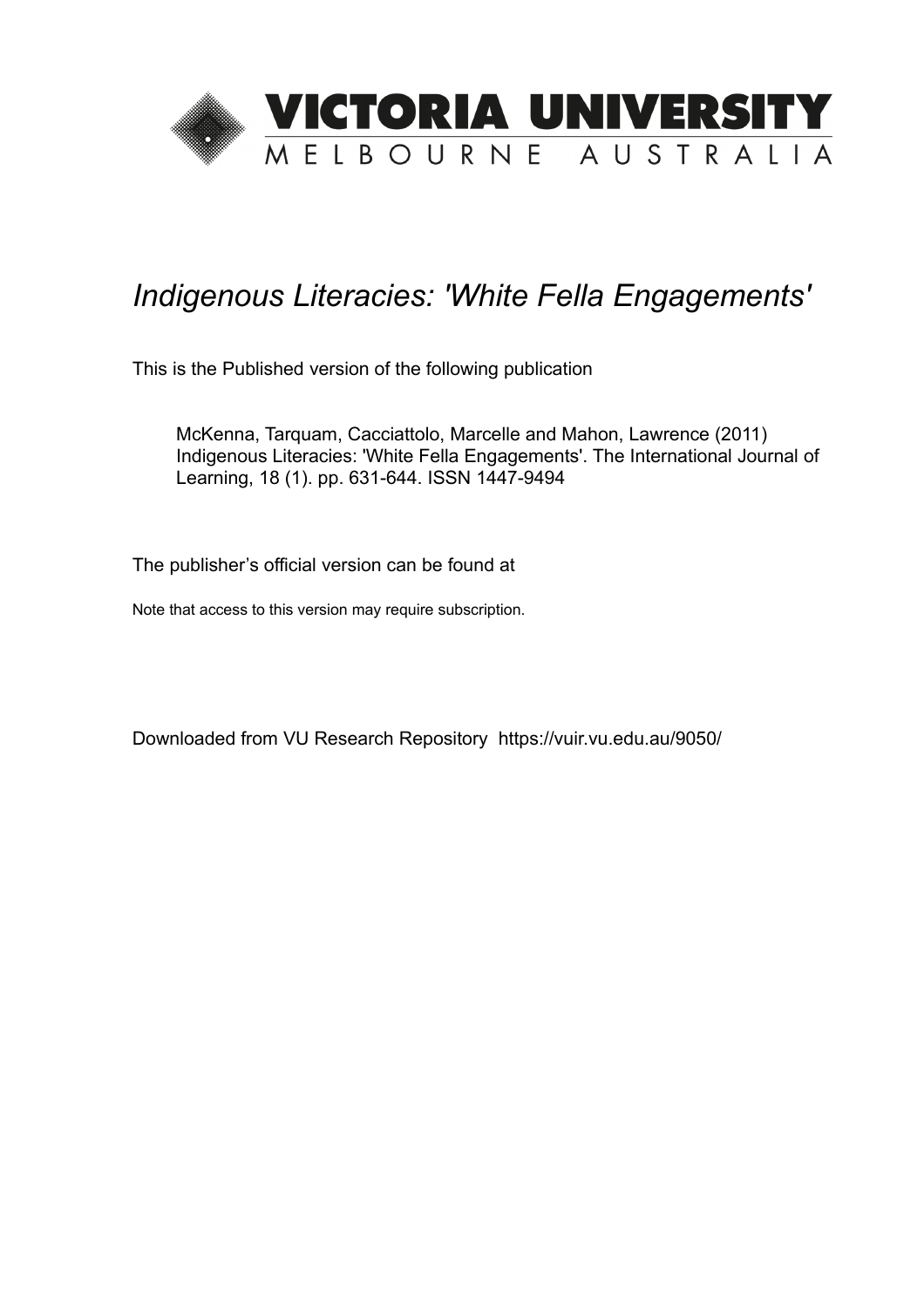# **Indigenous Literacies: "White Fella Engagements"**

Tarquam J. McKenna, Victoria University, Victoria, Australia Marcelle Cacciattolo, Victoria University, Victoria, Australia Lawrence Mahon, Victoria University, Victoria, Australia

*Abstract: This paper considers the sense of epistemic isolation that "white" teachers do and can experience and acknowledges the value of Indigenous life and Indigenous epistemologies. The paper identifies how it is important that teacher education programs in remote and Indigenous settings create opportunities for preservice teachers to undertake authentic practicum experiences. The discussion also illustratesthe impact that preservice teacher education programs can have on teacher employment and retention in Indigenous settings. The paper finally asserts the quality of the experience for both preservice teachers and Indigenous participants.*

Keywords: Indigenous Knowledge, Preservice Teacher Practicum, Authentic Learning, PraxisInquiry, Teacher Retention, Remote Learning

#### **Introduction**

I **N 1996 LAWRY** Mahon, a lecturer at Victoria University in Melbourne Australia, visited a school in the Northern Territory (NT). During this visit Lawry was concerned to see that story books available to Indigenous young people in the school's library were the same as the stories offered to city children in mainstream schools. Lawry also noticed that the school had limited stories that documented and made public Indigenous everyday life and Indigenous ways of knowing. Such an awakening led Lawry to create the Story Writing in Remote Locations (SWIRL) program. The SWIRL program is a holiday program that is held once a year for four weeks and is attended by primary and secondary school students in remote and rural Indigenous locations. During this program Indigenous young people are involved in a range of activities which are later assembled into a story book. A range of multi-literacies are embedded in the program where participants are encouraged to use photos, video clippings, paintings and artwork to tell their stories. These stories are then laminated and bound copies are given to the Indigenous writers to share with families and their school community.

SWIRL is in its fifteen year of operation and attracts a range of stakeholders each year. Stakeholders include local Indigenous young people from where the program is held, SWIRL facilitators and volunteers, including preservice teachers, academic staff members, youth workers and youth work students. In past years the SWIRL program has also attracted a range of international students and academics from a variety of disciplines. IBM has also been an important stakeholder in the SWIRL project, sponsoring it since its inception. Over the past 14 years IBM has donated over 100 personal computers, as well as printers, ink cartridges and Think Pads (IBM 2006).

The International Journal of Learning

Volume 18, Number 1, 2011, http://www.Learning-Journal.com, ISSN 1447-9494 © Common Ground, Tarquam J. McKenna, Marcelle Cacciattolo, Lawrence Mahon, All Rights Reserved, Permissions: cg-support@commongroundpublishing.com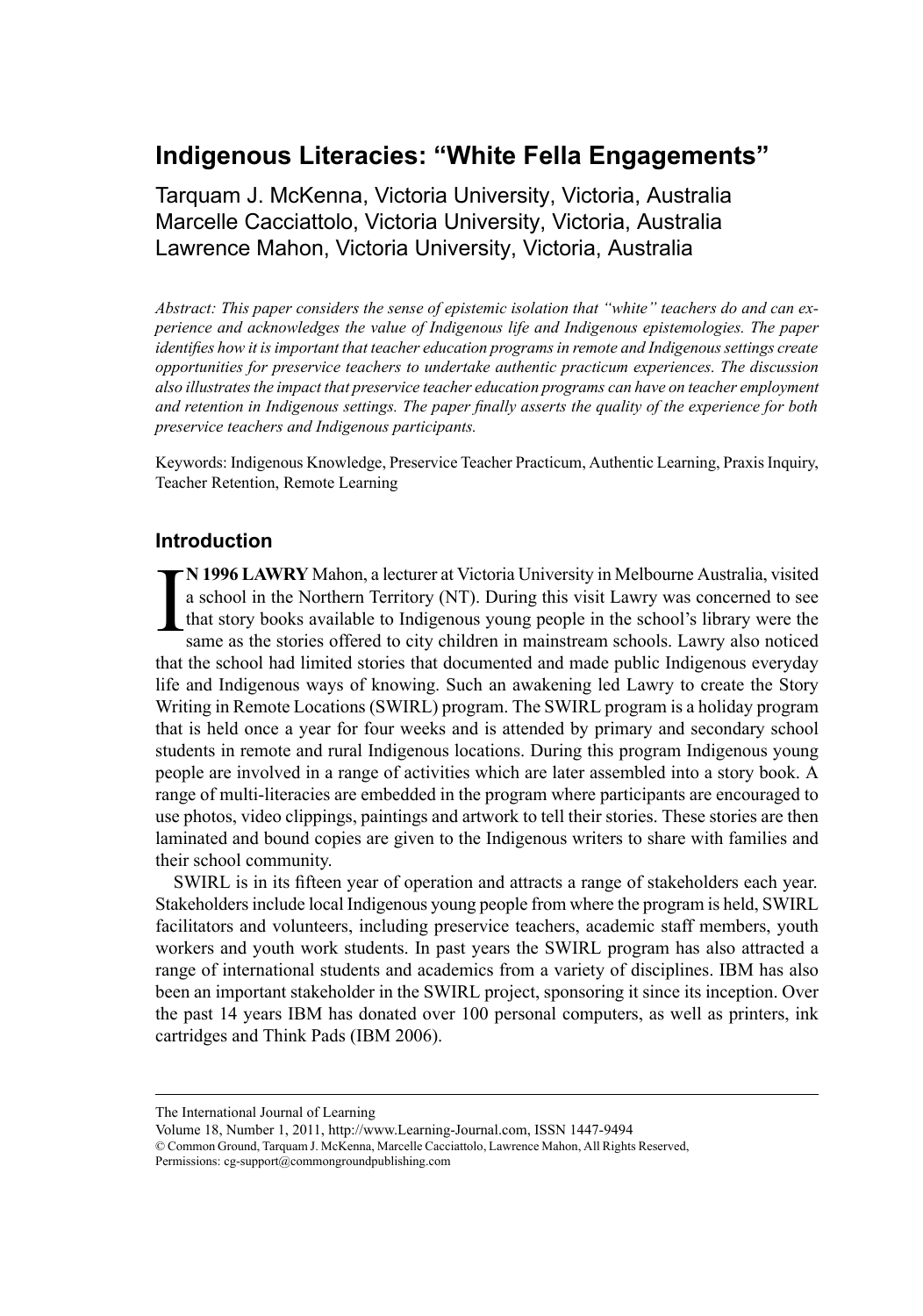In 2005, The SWIRL evaluation project was funded by the Department of Education, Training and Workplace Relations. Many themes emerged from the evaluation process. Overall report findings highlighted the positive impact that the SWIRL program has on the lives of Indigenous communities, preservice teachers, education lecturers and community stakeholders. For young Indigenous people, SWIRL provides opportunities to document personal accounts of what is valued in their everyday lives. Through their creation of digital books, young people are not only introduced to new media and its possibilities, but are also able to celebrate and reaffirm notions of cultural identity. SWIRL also presents young Indigenous people with a set of tools that enable them to record and disseminate personal stories which underpin their "life-worlds" (Shutz and Luckmann 1973).

By encouraging young people in SWIRL communities to record aspects of their lives, the project has also helped them to improve local literacy levels (Mahon *et al* 2007). This is because the stories include young people's legacies, and this is shown to be a powerful tool to engage them to enhance their literacy skills. Over the years, SWIRL has ensured that Indigenous narratives are documented, celebrated and shared in a public way. This hasresulted in the creation of hundreds of Indigenous children'sstory booksthat have subsequently been used in classrooms in local schools. Resource rich schools that have the latest ICT gadgets, fancy play ground equipment and state of the art turf, are culturally poor in the absence of well prepared teachers to cultivate inclusive learning environments.

The paper that follows chooses to focus on one theme tied to how the ongoing issue of teacher retention in the Northern Territory can be addressed. It is a known fact that teachers working in remote Indigenous communities stay little more than eight months on average (Mahon, Cacciattolo, Zimmerman, Martino & Davidson 2007). Social isolation, cultural separation, alongside the tyranny of distance are just a few reasons many teachers become disillusioned and decide to leave. Mahon *et al* (2007) draw attention to this issue and make note of the importance of teacher education programsthat give preservice teachers opportunities to experience working with Indigenous communities in authentic ways. Dispelling romantic stereotypical views of teaching in the outback is the first step to ensuring that teachers are adequately informed of what is expected of them prior to signing a contract with remote school regions and education departments. Creating pathways for preservice teachers that leads to informed decision making upon graduation can only occur in the presence of university programs that locate practicum programs in remote and rural Indigenous settings.

#### **Literature Review**

While there is abundance of government policy interventions, that attempt to address literacy and numeracy challenges faced by Indigenous communities, Indigenous children are still at the bottom end of academic league tables (Vinson 2007). The National Inquiry and PISA (OECD Programme for International Student Assessment) findings reinforce the need for academics, school communities, service providers and government officials to work together to achieve positive schooling experiences for all students in remote and rural parts of Australia. Developing better practices and positive pedagogical frameworks around teaching and learning, and assessment and reporting, are crucial elements for the addressing of issues tied to skills deficiencies, disengagement, cultural and social connectedness and school readiness within Indigenous communities (Purdie, Tripcony, Boulton-Lewis, Fanshawe & Gunstone 2000).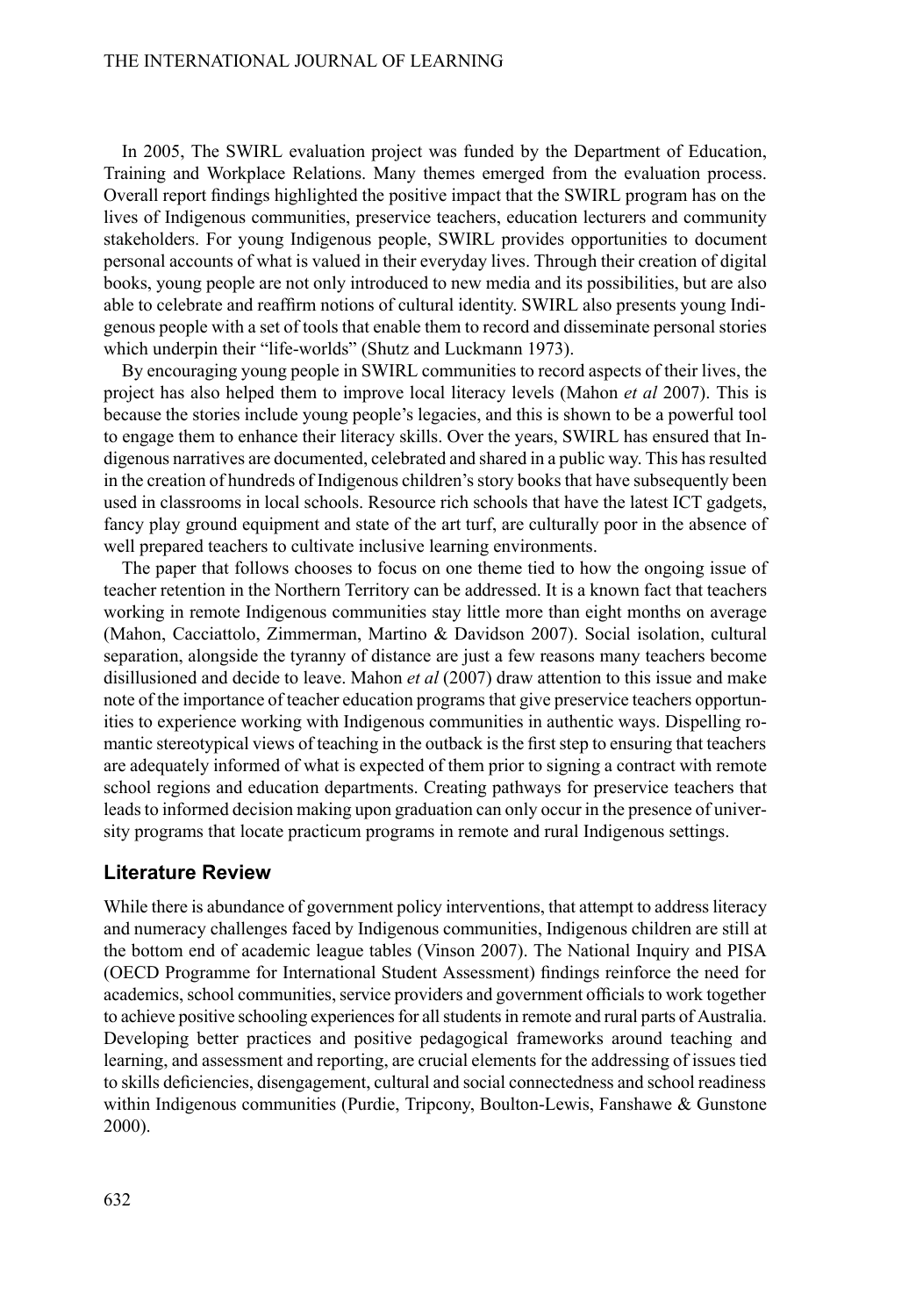One factor aligned with Indigenous young people not having adequate literacy and numeracy skills is linked to poorly-equipped practitioners who take on teaching positions in remote and rural communities(Kral 2007). Research conducted by Mooney, Halse & Craven (2003) attest to this highlighting that most preservice teachers have limited skills to teach Indigenous children because of an absence of relevant content and a lack of cultural knowledge in their teaching course. Further, their data findings show that "teachers who had undertaken Aboriginal Studies preservice training had a higher self-concept and capacity to teach Aboriginal Studies and Aboriginal students than their untrained equivalent" (2003: 5). A strong recommendation arising from the report was a need for preservice teacher courses to include practicum placements in remote and Indigenous communities as this would "better prepare them to teach aboriginal children" (2003: 5).

Documentary evidence on teacher retention within remote Indigenous communities is also scarce. Despite this there are some studies which highlight reasons for poor teacher retention in rural and remote parts of Australia. Research conducted by SiMERR provides some insight into reasons why teachers working in remote Indigenous communities, leave so quickly. Often is the case that newly arrived graduates are poorly equipped to deal with the various challenges that come their way and as a result stay on average seven months or less (Collins Review 1999). Further, professional isolation, cultural difference and poorly developed teaching skillsimpact greatly on whether a settlement experience for newly arrived teachers is positive (Lyons, Cooksery, Panizzon, Parnell & Pegg 2006; Roberts 2005). A lack of professional development opportunities as well as being forced to teach in untrained subjects can also lead to dissatisfaction for teachers in remote communities (Sharplin 2002; Mahon *et al* 2007). Value clashes as well as low community involvement are also reasons for teachers in remote schools to feel disconnected and alienated with schools, students and community members (Gibson 1994).

The role of preservice teacher programs in actively preparing preservice teachers to teach Indigenous studies is well documented in the literature. So too is the need for preservice teacher programs to provide opportunities for practicum in remote and rural Indigenous communities. Such opportunities are said to impact upon the likelihood of teaching success of graduates who take up contracts to teach in Indigenous communities (Mahon *et al* 2007). Partington (1997) describes the experiences of a group of preservice teachers who had a practicum experience in remote Indigenous communities.Partington relates how the majority of the preservice teachers were frustrated when teaching in remote classrooms as they had failed to consider the cultural context they were in. Through adopting the mainstream curriculum, as well as mainstream teaching methods, students were largely uninterested and disengaged. Yet, there were some success stories reported by Partington for those presevice teachers who understood the importance of bringing the lived experience into the classroom. A couple of the preservice teachers achieved success in their new circumstances through creating culturally relevant activities that were meaningful to students involved. The teachers who were successful not only adapted their lessons but also made good use of the Aboriginal Education Workersin the classrooms, emphasising how necessary inter-cultural collaboration is in realising positive outcomes in cross-cultural contexts. The critical relevance of the research outlines that obstructions to valuable learning experiences can be tempered through inter-cultural collaboration, establishing genuine reciprocal relationships between communities and education providers, as well as having knowledgeable indigenous adults available to mediate and facilitate inter-cultural communication.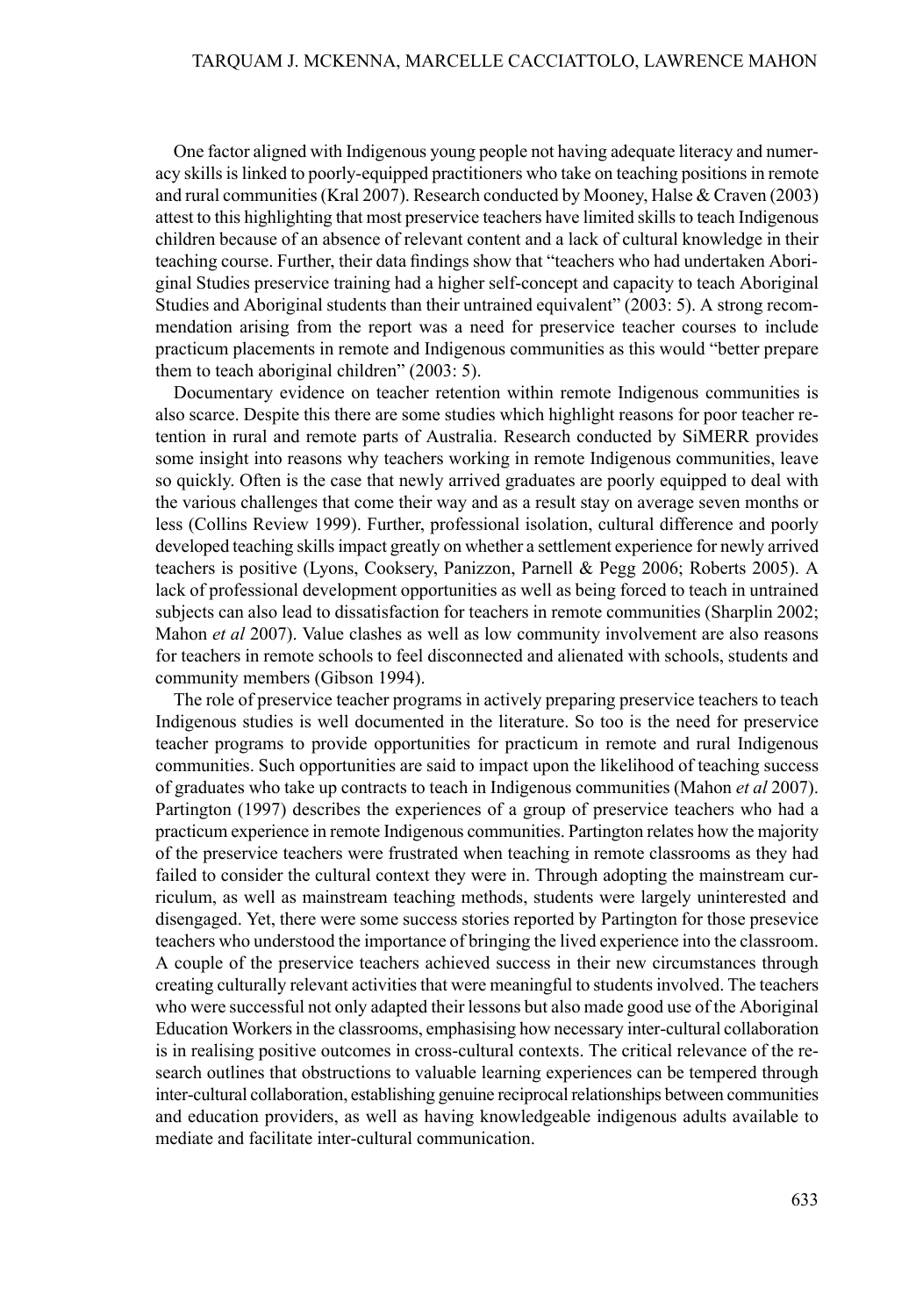Mahon *et al* (2007: 171) assert the dangers and pitfalls for graduate teachers who, having had no experience teaching in remote Indigenous communities, entertain unrealistic perceptions of what teaching in 'the outback' looks and feels like. The tyranny of isolation from family and friends, as well as limited professional expertise in working with Indigenous learners and their life worlds, can lead to beginning teachers feeling ill-prepared to adequately teach (Letts, Novak, Gottshcall, Green & Meyenn*.* 2005). Indeed, teachers in remote communities who are supported by their peers and by professional teaching associations are more likely to stay after a period of 8 months (Herrington & Herrington 2001).

The role of preservice teacher education programsin actively preparing graduatesto teach Indigenous studies is an important aspect of teacher retention in remote and rural communities and is well-documented in the literature. Mahon *et al* (2007: 173), for example, outline how theSWIRL program provides preservice teachers with an authentic opportunity "to experience teaching and to be informed about the kinds of skills they will need to be successful in a remote setting". SWIRL participants who have experienced the isolation that comes with teaching in remote locations and who in the process have found satisfaction in this work – all the while displaying resilience and conflict resolution skills – are more likely to return to remote teaching once they graduate. As noted in an IBM (2006: 4) report:

*An unexpected outcome of the SWIRL program has been the number of SWIRL student teachers returning to Central Australia to teach full time*. *They remain there for about three times as long as non-SWIRL teaching recruits*, *who stay for an average of seven months*. *So far over thirty ex-SWIRL participants have returned for two to three years and some for longer with two becoming principals in a remote school. This trend is a great benefit to the region*'*s isolated communities who often struggle to attract and retain teaching staff*.

By participating inSWIRL, future teachers are able to assess the likelihood of their teaching success should they decide to take up a contract to teach in an Indigenous community. In circumstancessuch asthese, where decisions of employment are based on 'lived experiences', there islesslikelihood of being swayed by false presumptions and romantic notions of 'living off the land'. Having a more realistic view of what to expect when living and teaching in rural and remote settings is the first step to ensuring that the most suitable applicants are chosen to do this work.

Zimmermann, Davidson, Cacciattolo & Mahon*.* (2007) highlight how theSWIRL program provides young Indigenous learners with literacy modes of inquiry that are strongly related to the lives of children. Preservice teachers in the SWIRL program utilise home items, magazines, photos and arts and crafts as a basis for creating story books with young Indigenous participants. Through the incorporation of teaching materials that take into account the social, spiritual, cultural and economic backgrounds of the lives of the students, young people involved in the program are more likely to see connections between writing and their own personal stories. As such, SWIRL provides young people with opportunities to document and celebrate their individual ways of knowing that are not defined by Western notions of what teaching and learning in Indigenous contexts ought to look like. Preservice teachers are also encouraged to position learners at the centre of their own literacy development; young Indigenous participants in the program are encouraged to write stories of moments in their lives that have significance and meaning to them.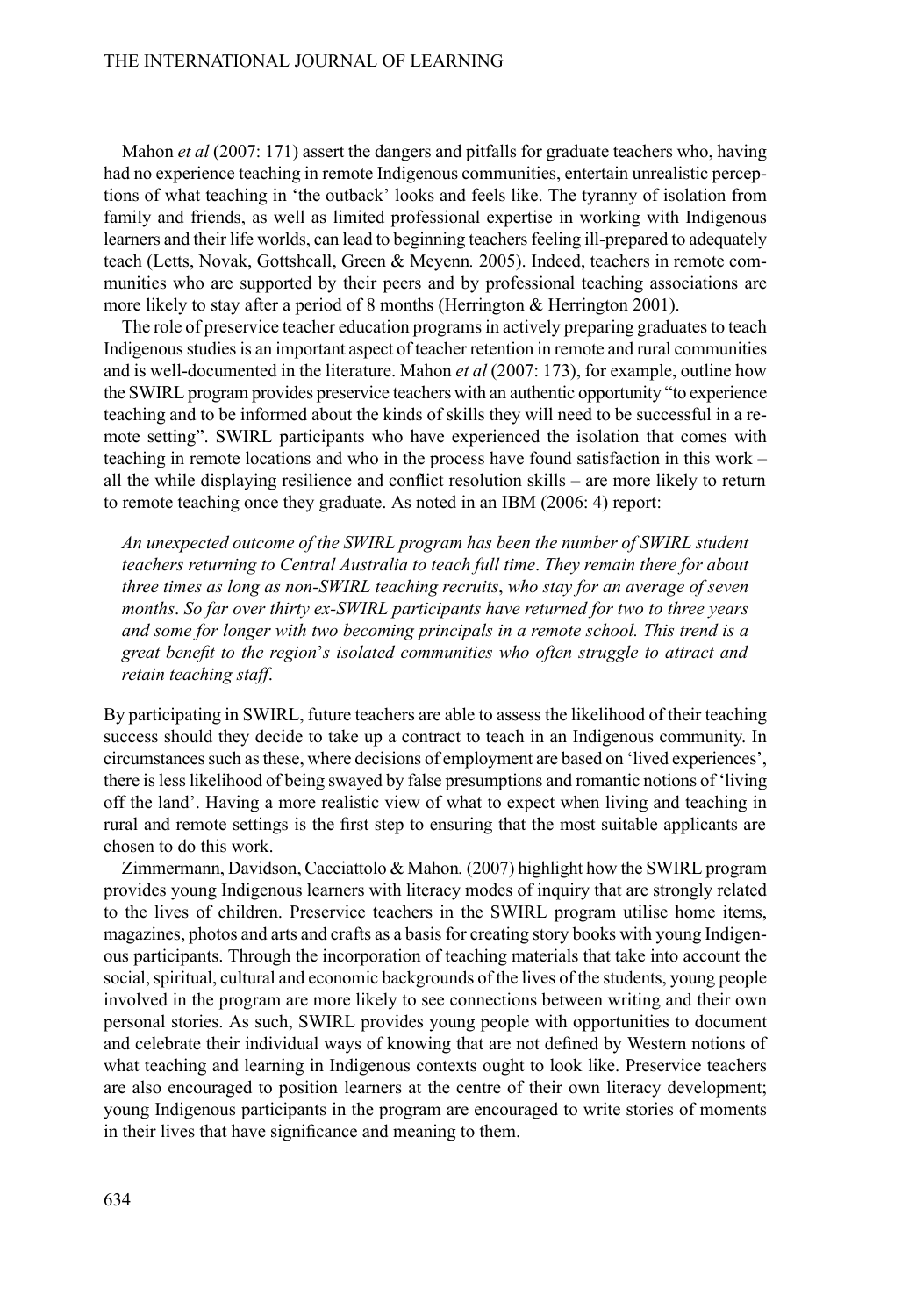Healy's (2008) work around multiliteracies draws attention to the ways in which multimodal genres in literacy education can enrich pedagogical skills, content knowledge and, most importantly, student learning. Healy makes clear the need to transcend dominant modes of literacy which typically include print media. In an age of iPODs, My Space, Wikis and iPhones, information communication technologies (ICT) are part and parcel of the everyday life of "digital natives" (Prensky 2001). The SWIRL program utilises a range of digital resources to teach reading and writing over a four-week holiday period. Indigenous students work with preservice teachers and other SWIRL volunteers to document their cultural histories in creative and interactive ways. Photo stories, 'claymation' and the construction of audio-story books, for example, assist Indigenouslearnersto canvasstheir personal narratives in creative and multi-literate ways. It is not uncommon to seeSWIRL Indigenous participants with miniature storybooks attached to key rings. These storybooks, which have been written with the assistance of a SWIRL volunteer, are proudly displayed to friends and families. Providing preservice teachers with a range of tools that engage Indigenous learners helps them to build up practical teaching and learning tool kitsthat can be utilised upon graduation.

#### **Methodology**

The project utilised qualitative methodology to collect data. Preservice teachers involved in the SWIRL program undertook both focus group sessions and interviews. Interviews and focus group sessions provided the researchers with opportunities to delve into subjective viewpoints related to preservice teacher involvement in the SWIRL program. The richness that comes with qualitative feedback may not have otherwise been granted to the researchers if they had relied on surveys or questionnairesto document preservice teachers' perceptions.

Central to this work has been the development of professional relationships between all participants. Relational pedagogy underpins the philosophy and practice for SWIRL. This is the capacity to build trust in relationships across time and these great distances. The centrality of relationship in thisresearch isfore grounded asthe methodological deliberations are discussed. Through a Collaborative Practitioner Research (CPR) methodology (Cherednichenko, Davies, Kruger & O'Rourke*.* 2001), participants are active in all stages of the research: from planning through data collection and data analysis, to the generation offindings. The methodology uses participatory action research approaches, as participation in the research is designed to reflexively inform participants and aid the development of their work. For the research methodology to be responsive to the oral tradition implicit in Indigenous culture, dialogue between the communities/participants and the researchers is viewed as a valid and necessary means of data collection. Action research and community-engaged research is a regular practice in educational research. CPR is based on accepted processes of action research (see, for example, Reason & Bradbury's 2008 Sage *Handbook of Action Research*).

Other data collected involved the gathering of commentaries from pastSWIRL attendees, current SWIRL participants and Indigenous community members. Data collection also involved interviews with local council workers, youth workers and government officials. The rich data sets mainly consist of conversations with community members and adult participants ofSWIRL. These conversations with participants who have experienced theSWIRL program form the basis for the collaborative findings that are presented. However for the purpose of this paper, data collected from preservice teachers alongside government official comment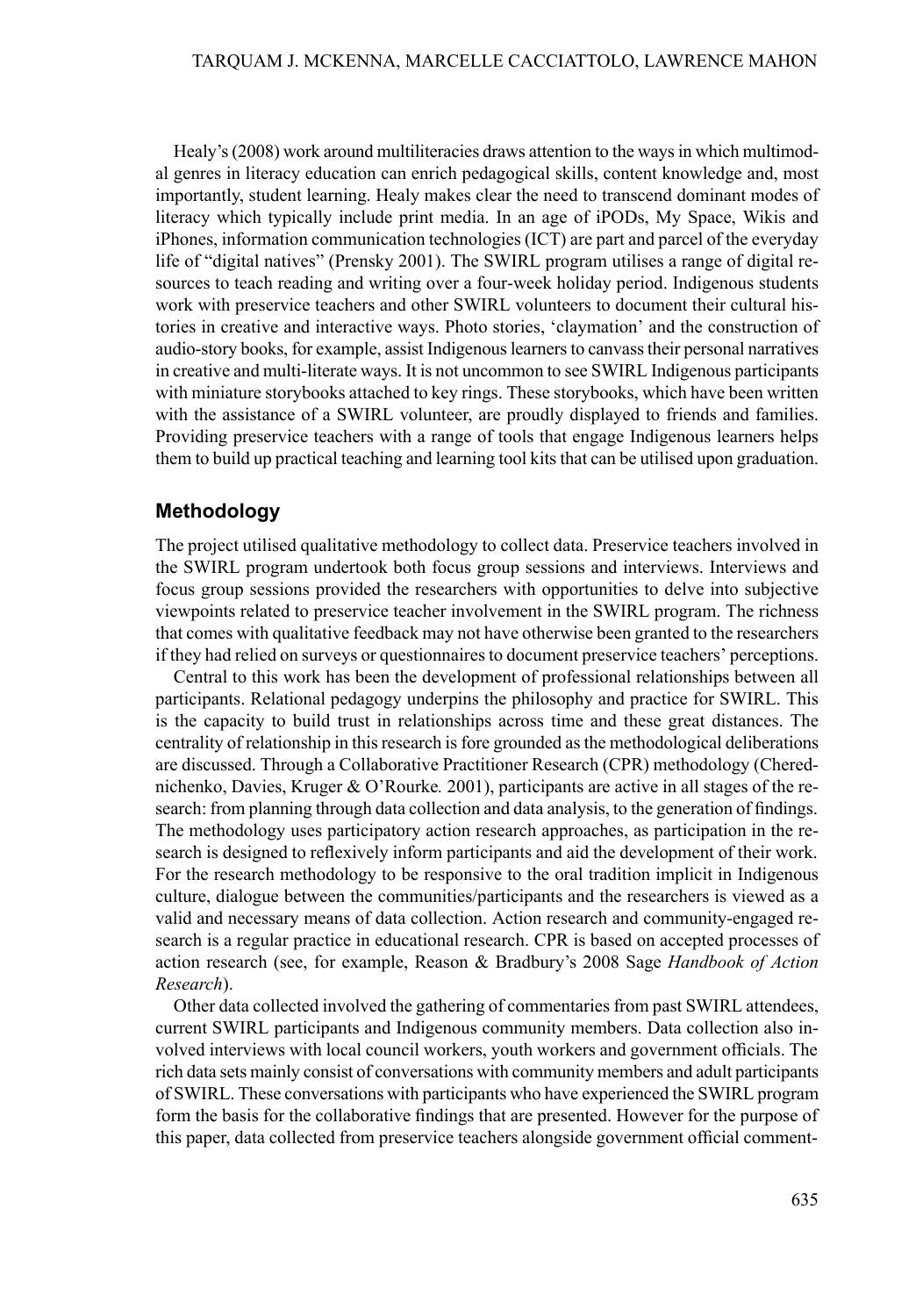aries of preserivce teacher involvement in theSWIRL program is used and woven throughout the next section.

Data obtained was coded using a thematic analysis (Thomas & Harden 2008) as this coding process was seen to be the most useful in allowing participant voices to emerge and be heard. Literature, both international and national was also sourced enabling the researchers to gain greater insight into Indigenous ways of knowing. The literature also highlighted the importance of having holiday programs like SWIRL to adequately prepare preservice teachers should they decide to teach in a remote Indigenous community upon graduation. Pseudonyms have been used to protect the anonymity of the participants.

### **Data Findings**

#### *Swirl Graduates* **-** *Teaching in the Northern Territory*

The literature chapter highlighted the ever increasing challenges that face graduate teachers who decide to take up teaching contracts in remote and rural Indigenous communities. Isolation, an absence of professional knowledge and skill tied to working with Indigenous cultures alongside poorly resourced schools were amongst some of the reasons for high teacher turn over rates in remote Indigenous communities. Researchers and academics noted that one way to address low teacher retention rates was to ensure that teacher education programs created opportunities for preservice teachers to undertake practicum experience in remote indigenous settings (Mooney et al 2003). It was argued that providing opportunities for preservice teachers to undertake practicum placements in remote Indigenous communities would give them greater insight into the levels of complexity tied to working in this field. With the average stay of teachers in remote communities being seven months or less (Collins 1999) it seems that a nation-wide approach to tackling this issue is very much needed.

Working with Indigenous communities in collaborative and proactive ways should not be based solely on preparing preservice teachers to adequately do this work in their practicum experience. There are of course tertiary students training to become nurses, youth workers, lawyers and community development officers who would all benefit from a placement in an Aboriginal setting. This would also give preservice students an opportunity to assess their personal suitability to working in Aboriginal communities on a permanent basis. Dispelling romantic notions of what it means to teach in the 'Outback' or what it means to work with 'Indigenous communities' is central to ensuring that the right professionals end up working in settings that will lead to successful outcomes for all stakeholders. Stacey who was on the SWIRL program five year ago had this to say;

*One of the greatest challenges of people coming to teach in remote settings is that people don*'*t have any context and so they go*, *oh yeah*, *that sounds really interesting*. *I*'*m feeling a little bored*, *you know I could do with a challenge*, *but they don*'*t actually recognise just how much of a challenge it is*. *Because I think a lot of mainstream Australia thinks about indigenous*,*remote indigenous communitiesin quite a romantic way and romanticise the whole experience of what it would be to work in an indigenous community and they don*'*t really understand that the cultural divide is so vast and not just between white and black but between other indigenous groups as well*.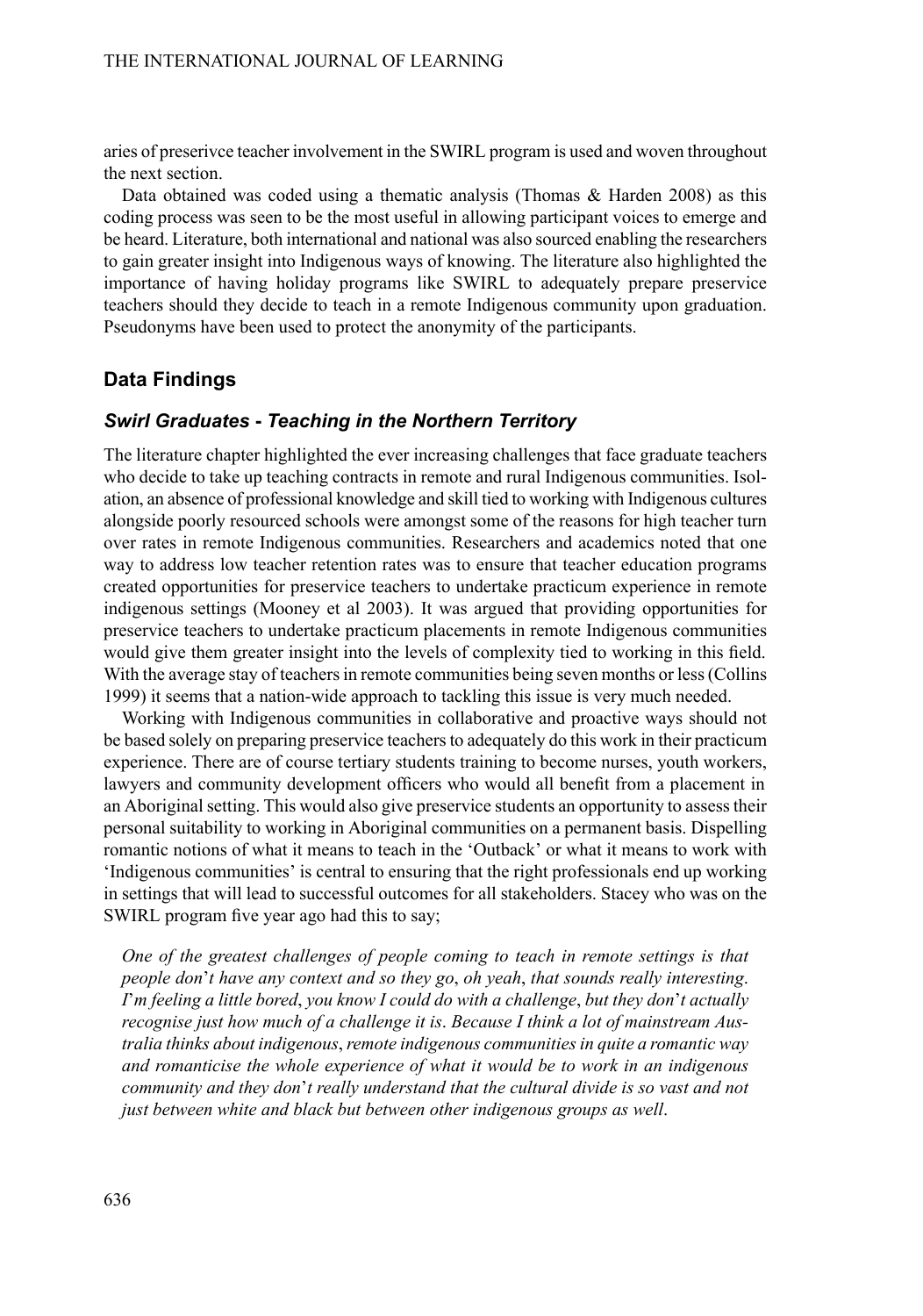SWIRL provides all participants with an authentic practicum experience for a four week period of time.

In linking the points raised above to the SWIRL program, the data collected showed clear connections between preservice teacher involvement in SWIRL and teacher employment and retention in remote rural Indigenous communities. Similarly SWIRL participants expressed a greater awareness of Indigenous culture which in turn gave them a heightened sense of Indigenous 'ways of knowing'. This is evident in a teacher graduate's reflections of his time in the SWIRL program;

*My girlfriend and I well we were thinking about going to Africa to teach for a couple of years and then the opportunity to go on the SWIRL program came up so I took it*. *And then when I went on SWIRL it was like*, *well my girlfriend and I don*'*t have to go to Africa now*, *because we have the same third world issues right here in our own country now*. *And the Aboriginal culture…I would never have experienced this had I not have been involved in the SWIRL program*. *And when the opportunity came up to* teach there at the end of my degree it was sort of like "Yes, why wouldn't I" Not because I need to or want to save people, but because I thought it's where I can do my job the *best (SWIRL Graduate)*

The extract above clearly draws our attention to the power of practicum placementsin remote Indigenous communities to transform lives. In this example we see evidence of a beginning teacher who attributes his experiences in the SWIRL program as being fundamental to gaining employment in an Indigenous community. It is important to also highlight the use of language here. In one instance the interviewee specifically refers to his future work in a remote community as not being the result of a desire 'to save people', but rather because of his skills set on offer. The dangers of any professional working in Indigenous communities with a 'Save the World' mentality can never be over-estimated. Too often professionals feel it their duty and responsibility to 'make things right' and to speak for and on behalf of Indigenous people (Watson 2002).

The SWIRL program is very clear in its philosophy that all participants work in collaboration with Indigenous communities in a respectful and non-threatening way. Pre-training Program sessions delivered by the co-ordinator of the Program as well as the NT Department of Education and Training (DET) also provide SWIRL participants with an opportunity in which to develop understandings around cultural and social protocols with working with Indigenous communities. One SWIRL graduate commented on how her involvement in the program gave her a greater level of preparedness for developing her professional skills. She asserts;

*SWIRL provides you with a foundation in terms of what is going on*. *It also helps in getting a knowledge base that will give you a greater chance ofsucceeding if you decide to go on to work in remote communities as a graduate rather than doing the cold turkey thing and not knowing*

As well as providing SWIRL preservice teachers with an opportunity in which to develop their cultural knowledge, the words above tell usthat professional knowledge is also enhanced. SWIRL participants engage in a range of innovative activities that invite learners to creatively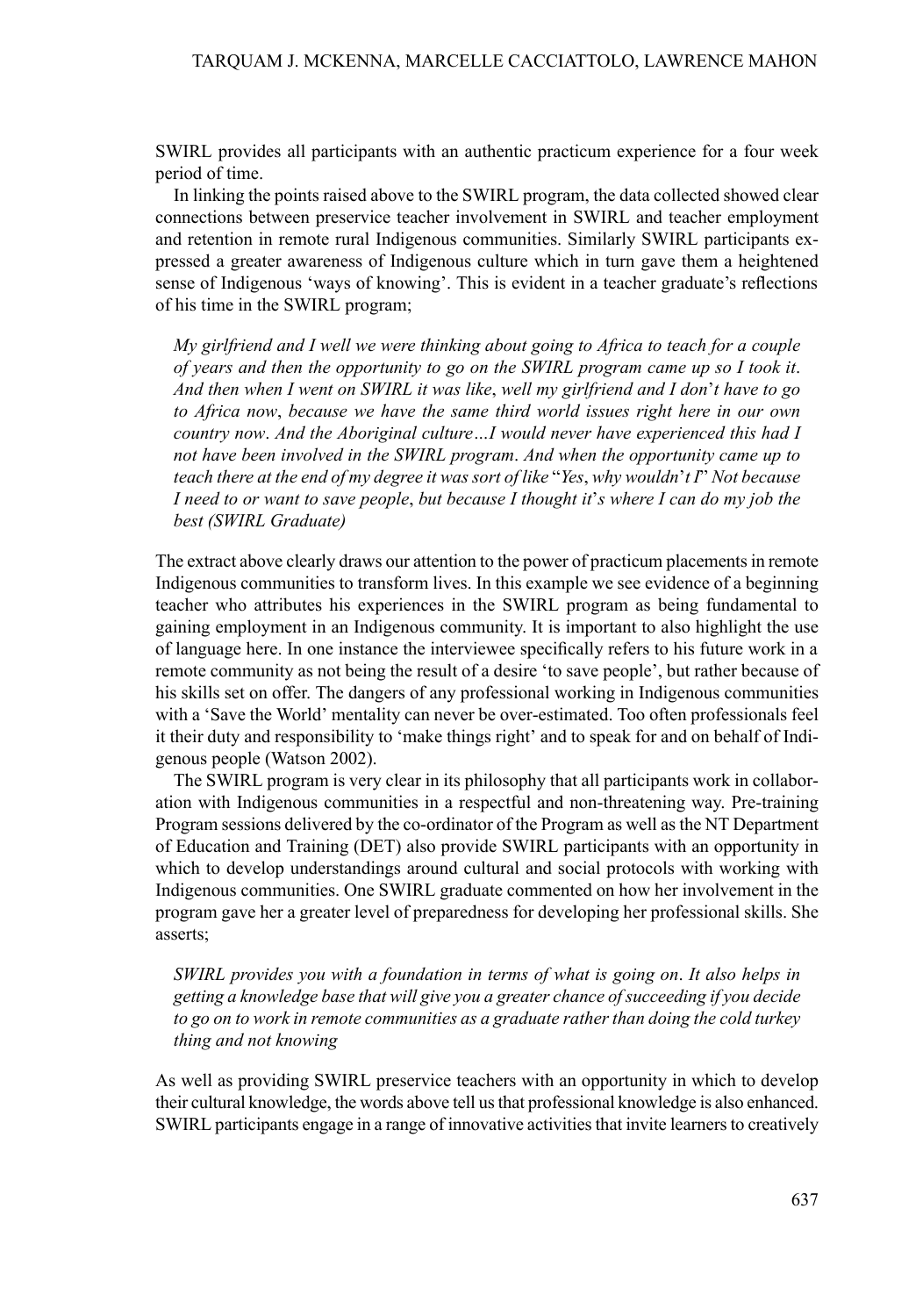showcase their everyday lives through multiliteracies and other digital modalities. Importantly, participants work in teamsto prepare for theSWIRL program and identify effective teaching and practices that will best engage the cohort of students they are working with. Through this work there is a more in-depth knowledge of the importance of working with colleagues in a professional way. Further the benefits of developing literacy activities that transcend traditional print based notions of how literacy should be taught are more likely to lead to more meaningful learning outcomes. For example SWIRL activities have involved and continue to involve electronic story board. Indigenous children, through using PowerPoint and 'Photostory', are able to construct a story about a particular event in their day –to-day lives. The narrator's voice is recorded and hyperlinked to various slides thereby adding another dimension to notions of literacy. Activitieslike these benefit not only Indigenous young people involved, but also the SWIRL non-Indigenous participants. SWIRL facilitators, through this work, are able to develop their professional skills and knowledge base around those characteristics of teaching and learning that contribute to the creation of effective literacy engagement.

Another positive aspect of the SWIRL program is the strong collegial ties that are formed by non-Indigenous participants during the 4 week block placement. There were a number of reported cases where more than one SWIRL graduate was employed to teach in an Indigenous school;

*My two friends taught in a remote Indigenous community up North*. *They told me that the situation they were in was very rough*, *that if they did not have each other there then they would not have lasted a week*. *There was a lot of violence in the community*, *there was no support from the principal and it might sound trivial but they did not even have vehicle access*, *which I think is a big part of it*, *especially when you*'*re so far out of anywhere to not be able to get away*. *And yes they had nothing from home so it was like you take your suitcase*, *you*'*re in the middle of no-where*, *a place you*'*ve never been*, *people you have never met and to not have any support network other than one other person*, *and that was what made all the difference*.

Having a friend to share personal and professional thoughts with while working in Indigenous communities is essential to fostering wellbeing. Isolation, the tyranny of distance and separation from friends and loved ones is a major reason for poor teacher retention in remote Indigenous communities (Sharplin 2002). One positive aspect of participating in the SWIRL program was that preservice teachers had an opportunity to familiarise themselves with an Indigenous setting. Through being able to foster friendships with local community members and young people, connection and collective ties were able to be established. For one SWIRL graduate who secured a teaching job at the community she was in as a SWIRL participant, social bonds and friendships with local members had already been formed prior to her commencing her teaching position. Therefore there were no illusionary notions tied to the Indigenous community she would work in. Rather, the SWIRL program provided Lisa with a realistic vision of what her professional and social life would be like once she accepted her teaching contract. Realistic visions and having a social connection to Indigenous communities prior to working in their midst` assists in fuelling feelings of belonging and identity. The stronger a graduate feels that his/her connection with local communities is present and evolving the greater the likelihood of retention and overall satisfaction with the work.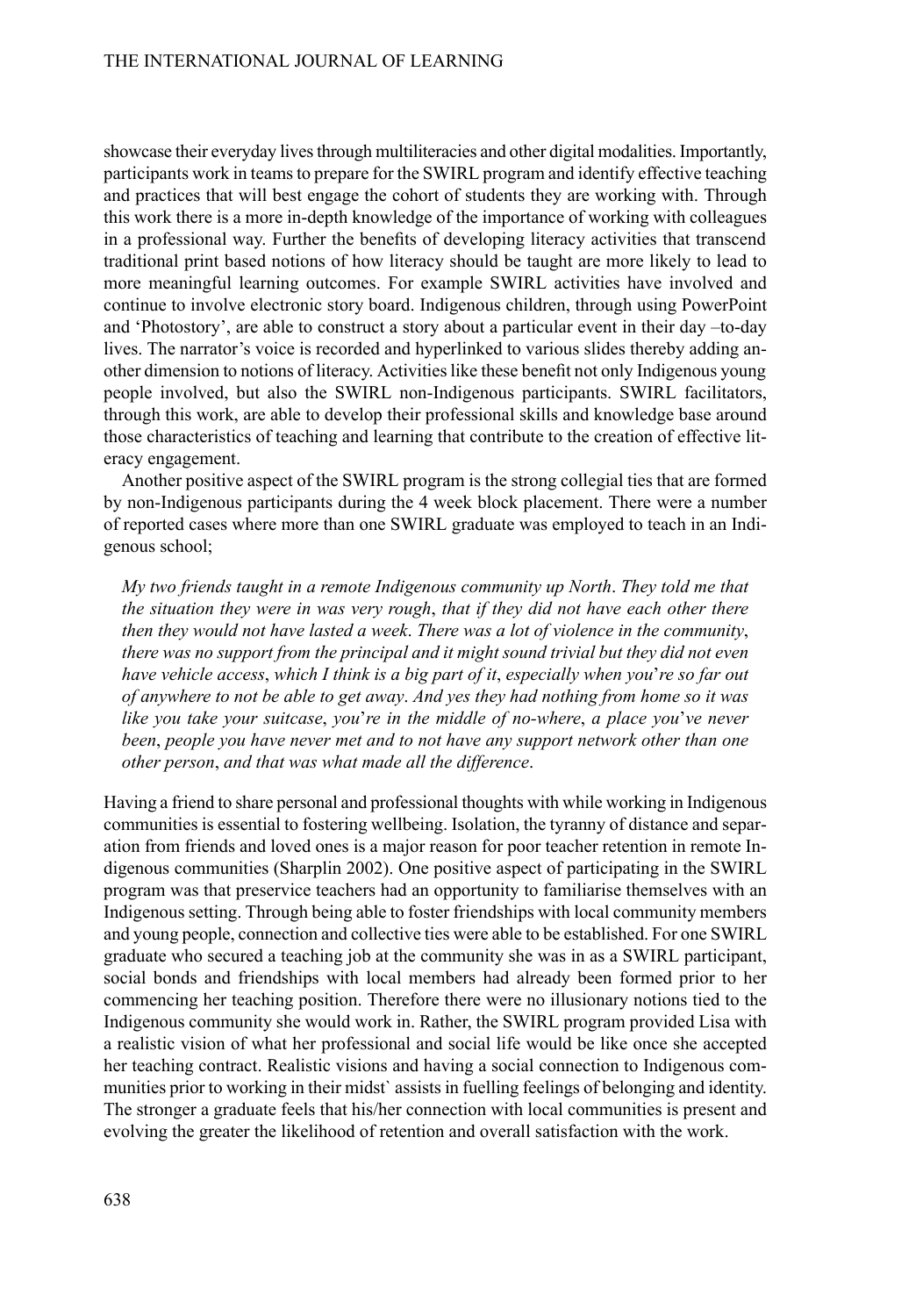One of the first ever participants in the SWIRL program, awarded the Victorian Secondary School teacher of the year in 2007, spoke openly of the impact of SWIRL on her desire to teach in remote Indigenous settings. Following on from her time in the program Tracey returned to teach in a remote community as a first year graduate. She spent a total of 2 years there. She spoke of the impact that this experience had on her teaching and learning skills. For Tracey, teaching and working with Indigenous learners and their families allowed her to understand the importance of establishing strong relationships with young people. Additionally developing meaningful connections was important for inspiring students to want to learn and to want to come to school in thefirst instance. Tracey now teaches at a mainstream school in the outskirts of Melbourne. She acknowledges her enthusiasm and passion to embed Indigenous culture and knowledge in her classroom as being the result of all of her time spent in the Northern Territory. What is also inspiring to note is that Tracey has set up a Year 10 elective called 'Black Tracks' which examines historical and contemporary culture with a focus on Aboriginal Australia. The program has been running for 3 years and involves a partnership with an Indigenous school in the Northern Territory as well as a number of activities that highlight Indigenous life and culture.

*We*'*ve spent a considerable amount of time up at the Koori Heritage trust*; *they*'*ve been great supporting us*, *they*'*ve allowed the girls to do learning tasks there*: *we*'*ve done the* walking *Birrarung*, *walking along to Yarra river*, *which* was an *amazing experience*. *Just opening up to that experience and then being able to share that with students*, *and friends and family too*, *thatsort ofstuff*, *as you*'*re walking through the city of Melbourne*, *and you*'*ve got this guy who can take you back to a place where you can have this connection with the land*, *and I suppose that*'*s one of the most important things about Aboriginal culture*; *and to show the kids here*, *from Geelong*, *the outback*, *kids who may never have been there*, *but for them to be able to see that in urban Australia*, *that connection to land*, *that connection to culture*, *all that*, *is still so strong*. *I think*.

In this instance we see how one practitioner has managed to keep alive her passion for Indigenous culture through her teaching and learning practices. The SWIRL program can therefore be seen as a driver for innovative curriculum projects tied Indigenous themes. SWIRL graduates who find themselves teaching in mainstream schooling are able to offer authentic experiences and knowledge of Indigenous life and Indigenous ways of knowing. Such insight offers far richer classroom discussions then reading about Indigenous history out of text books. Real life experiences of Indigenous culture give teachers a chance to speak from a place of personal experience. Personal experiences are more likely to fuel a zest for wanting students to learn about Indigenous themes as seen in Tracey's case. Establishing partnerships, designing curriculum that has an experiential Indigenous focus and celebrating Indigenous culture through exchange programs, are indeed attributes of effective teaching and learning practices. Evoking deep and meaningful connections with Indigenous communities and their history is less likely to occur when this knowledge arises solely from text books. The SWIRL program can therefore be seen to influence curriculum in mainstream schooling and in the process provides young learners with greater opportunities to learn in authentic ways (Freire 1993).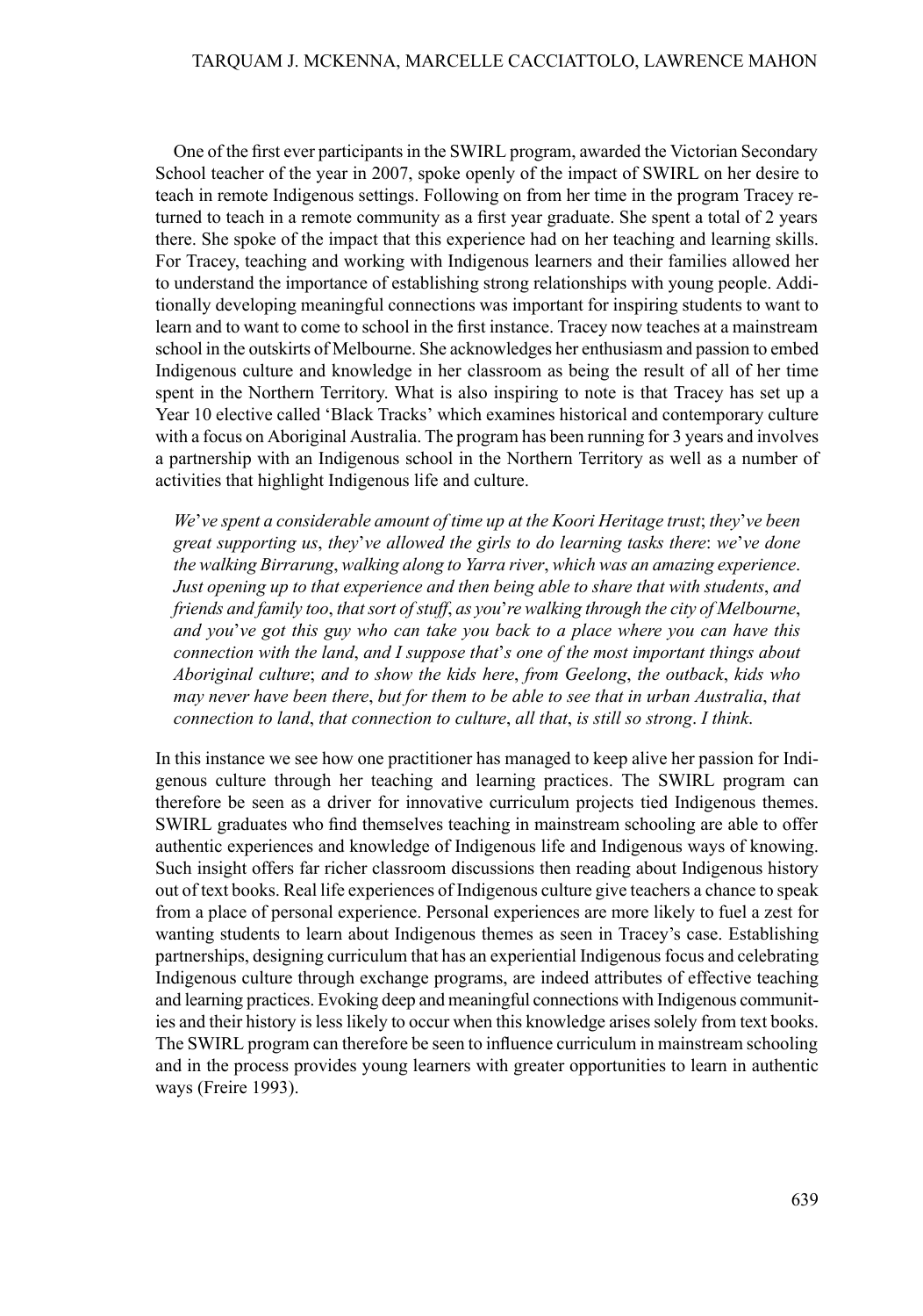#### *Preservice Teacher Return to Melbourne*

This focus group closed their session with issues addressed around the return to the 'ordinary' world of their homes in Melbourne. A respondent begins by acknowledging that when the SWIRL group "…got back we were grumpy and moody. You want to share your experience with people but they don't understand". Another respondent qualified his sense of learning when he stated he got "sick of talking to people and you give the standard answer 'it was awesome'. You have to keep it to yourself. You come back with this awesome experience but to find an outlet to share it with is difficult. Some people in Melbourne "…do not appreciate the experience".

The families of the SWIRL participants are important in bringing the practice to a satisfying end but this did not always happen. Another respondent in this focus group noted, "…when I got home that night I showed my family some photos and there were little giggles and smirks at the children. I said if you want to leave the room leave. I had to leave the room because these people were my family for a month. I do not know if I would have felt this strongly previously had I not have been on SWIRL". The quest to understand the racism and prejudice is illustrated in the above commentary. Another SWIRL participant commented that "…one thing I found hard to explain is when people talk about aborigines and say: 'they are all on the dole they should just get a job'". These same SWIRL participants called for Victoria University to make things different in their university education. They stated that the remote Indigenous community experience should be compulsory, that Indigenous Studies should be compulsory and that, "After theSWIRL experience you come back a better person and the passion you acquire is deep". This same SWIRL participant stated, "I went up there wanting to be a good person and open-minded but you come back being inspired. You see all these terrible things happening up there and you realise as a teacher and youth worker you have a chance to inspire…".

#### **Government Officials have their Say**

One senior DET (NT Department of Education and Training) official who was interviewed also spoke of the benefits of the SWIRL program to enhancing employment prospects in the region. At the time of the interview Jack noted that there were 50 vacancies in the school system that needed filling and that is was important that new graduates who were appointed into positions were well supported by teachers and support structures. As Jack puts it,

*If we don*'*t have all the support structures*, *advisory staff to back up those new teachers in need when they hit the ground on day one then we are still going through the motions as far as education service delivery goes*.

Jack also mentioned that individuals, who have had an opportunity to work and live in the NT for a short period of time, were more likely to 'stick it out than most people who had been urban-centric most of their lives'. Additionally time spent working with Indigenous communities in remote settings is more likely to give potential employees a more realistic insight into what life in remote settings is all about. Jack asserts that, 'people do have a romantic sort of view of what's out in these places and what can or can't be achieved. But that tends to be the sort of lay of the land'. Jack highlighted the fact that programs like SWIRL help to dispel such romantic views and are therefore a necessary part of teacher training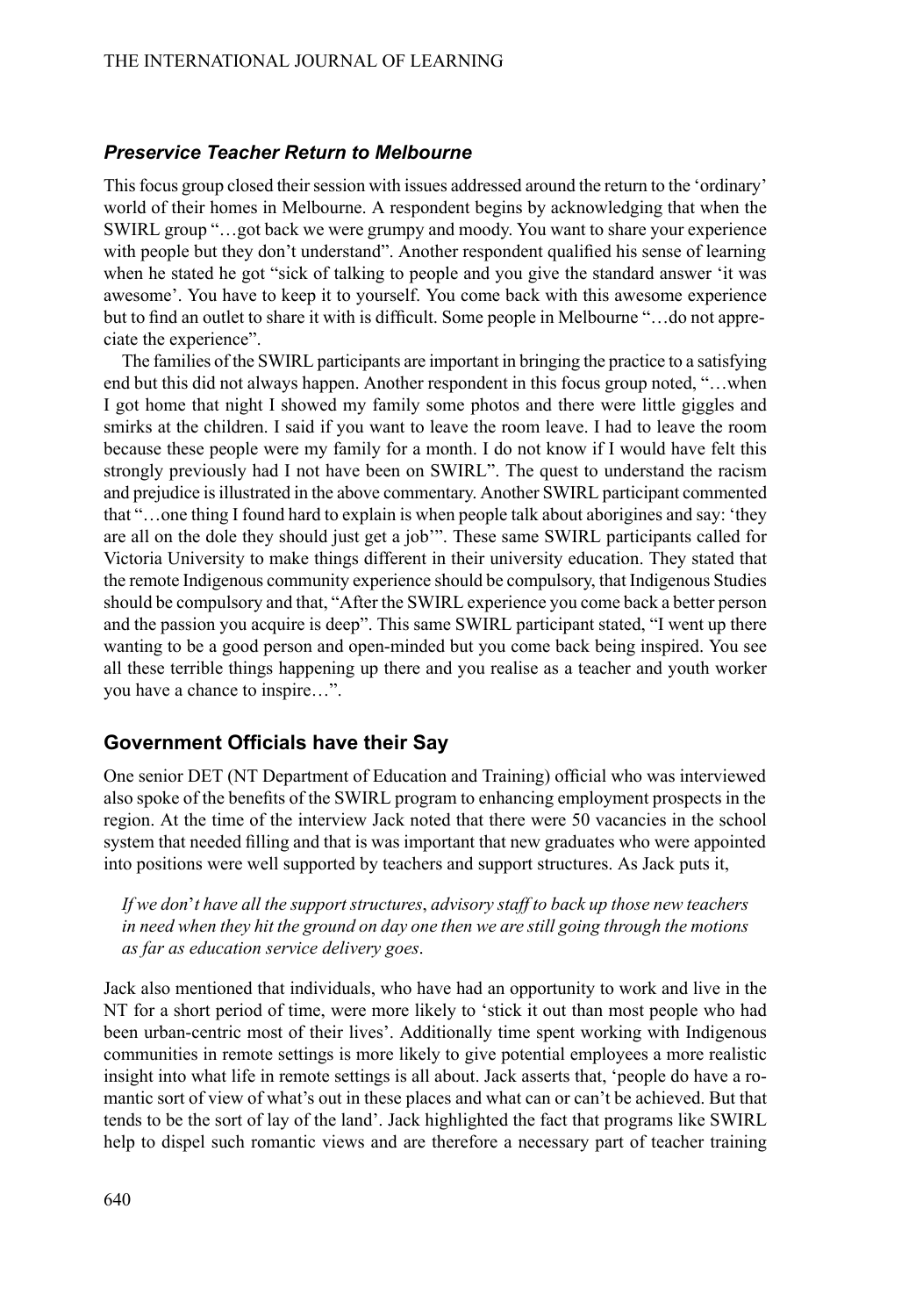programs.Further, he proposed alternative modelsto theSWIRL program that could address issue of teaching vacancies in NT schools. Jack spoke of the possibility of having an 'Internship' in NT schools to address this issue. The internship model could potentially link SWIRL preservice teachers to extending the 4 week block placement to more time in NT schools. Greater exposure to work in NT schools and Indigenous communities would enhance the chances of graduates staying on for greater lengths of time. This would then lead to greater stability in schools where Indigenous learners would not have to deal with having numerous teachers in any one school year.

As well as having a model of 'Internship' in the NT for preservice students, Jack also spoke of the possibility of having an 'Internship' for Indigenous community members wanting to do some academic training in Melbourne,

*We*'*ve got a whole range of teachers and assistant teachers and support staff that could be provided with some upgrading of qualifications and training. It would good to broker not only the opportunity for students from our neck of the woods to come up and do training up here and I guess it*'*s the internship*. *I mean we*'*d value having some of our staff go down and get to the other side of the culture down south*. *I mean we are providing it one way but I think Joanne actually go a huge world view now that she never had*'.

Another model is offered here by John. In this instance he discusses the possibility of having a range of teachers from the NT come to Melbourne to engage in professional development activities. Joanne, mentioned in the extract above, is an Indigenous elder and a teacher of twenty years who currently lives in a remote community setting. Joanne successfully undertook post-graduate studies in 2008 with the assistance of the School of Education at Victoria University. The major for Joanne wanting to participate in this work was so she could enhance her professional knowledge and expertise within teaching and learning paradigms. Developing her technological skills was also another motive. During her studies Joanne lived in Melbourne for 6 months and was involved in a number of intercultural activities. For example Joanne provided her colleagues in her class with valuable insight into Indigenous cultural practices, Indigenous epistemologies and the role of Visual imagery in storytelling. Joanne, an artist herself also had a successful and well attended exhibition in Melbourne. Other significant outcomes were that Joanne frequently co-taught with lecturers in units of study in the Bachelor of Education. Her commitment and passion to Indigenous ways of knowing was shared and discussed with preservice teachers who themselves were able to develop greater insight into Indigenous culture. This model of providing Indigenous teachers with an opportunity to develop further skills is an area in need of examining. Tapping into the range of resources that might go into professional development activities is indeed an important area in need of consideration. So too is ensuring that education providers and government officials are aware of best practice models that lead to successful outcomes for those intending to undertake further study.

Overall feedback tied to theSWIRL program was positive in the vices represented above. Teacher retention, teacher employment, fostering cultural and social awareness of Indigenous life was noted as being crucial outcomes of the program. So too was the possibility of establishing 'Internships' for preservice teachers who are thinking of teaching in the NT upon completion of their studies. The internship would allow for a more realistic experience of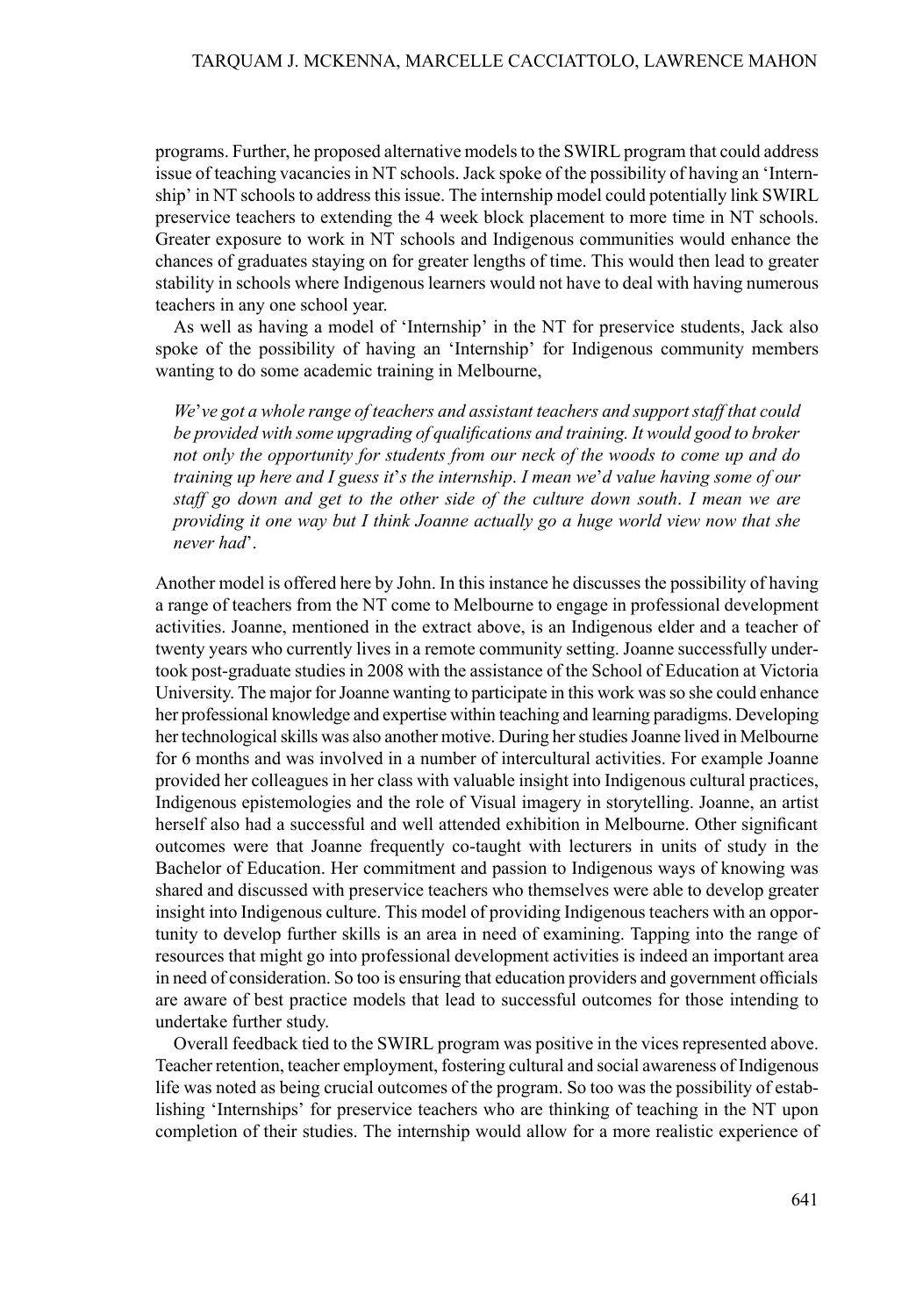Indigenous life that would not be clouded by romantic notions of working and living in the outback.Finally interviewees like John provide us with an opportunity to think about models of practice tied to Professional development for Indigenous teachers in remote settings. As seen in the case with Joanne, such a model has been very successful in many ways. Overall the relationships nurtured through the SWIRL program is a powerful vehicle for promoting enhanced literacy outcomes, intercultural collaboration and a greater awareness of the needs of Indigenous learners in remote community settings.

#### **Conclusion**

This article illustrates the engaged and positive teaching experience provided by SWIRL. The SWIRL facilitators and volunteers, preservice teachers, academic staff members, youth workers and youth work all attest to the value of SWIRL.

The VU preservice teachers utilised familiar items such as magazines, photos, art and crafts as the basis for creating storybooks with young Indigenous participants. Indigenous students work with preservice teachers and other SWIRL volunteers to document the Indigenous cultural histories in creative and interactive ways.

The data collected in the period of the research and additional anecdotal findings illustrate that the SWIRL program has and continues to have positive impacts on the lives of Indigenous communities, preservice teachers, education lecturers and community stakeholders. The work of Lawry Mahon emphasises the nature of authentic learning that is SWIRL. The SWIRL program illustrated in this paper shows how it is a model of practice for real life preparation the VU preservice teachers. It is a valued opportunity for all stakeholders as it is an occasion for exposure to the remote and rural Indigenous communities in a real way. The university community holds fast to the belief that it is its role in the preservice teacher education programs to consciously and actively prepares the graduating teachers to work with educational practices, which are informed by exposure to Australian Indigenous community and informed by traditional teaching and Indigenous studies. The VU experience illustrates a real life value as preservice teacher student teachers do return to Central Australia to teach full time after SWIRL.

The collaborative practitioner model of praxisis noted. Our preservice teachers undertook both focus group sessions and interviews and were consistently inquiring of their learning and the learning of the Indigenous young people.

This program redresses the sense of epistemic isolation that 'white' teachers do and can experience. The paper illustrates how there is a serious absence of professional knowledge and skill tied to working with Indigenous cultures and how SWIRL deepens the capacity of the teacher to work effectively and empathically alongside what is documented as poorly resourced schools. The VU SWIRL program is more than an occasion to ensure that this teacher education program creates opportunities for preservice teachers to undertake practicum experience in remote indigenous settings. SWIRL is a real encounter with the quality of life experienced in Indigenous community. The capacity forSWIRL to develop social connection and to fuel feelings of belonging in both the teachers and Indigenous participants is at the heart of this work. SWIRL is an authentic experiences and acknowledges the value of Indigenous life and Indigenous epistemologies.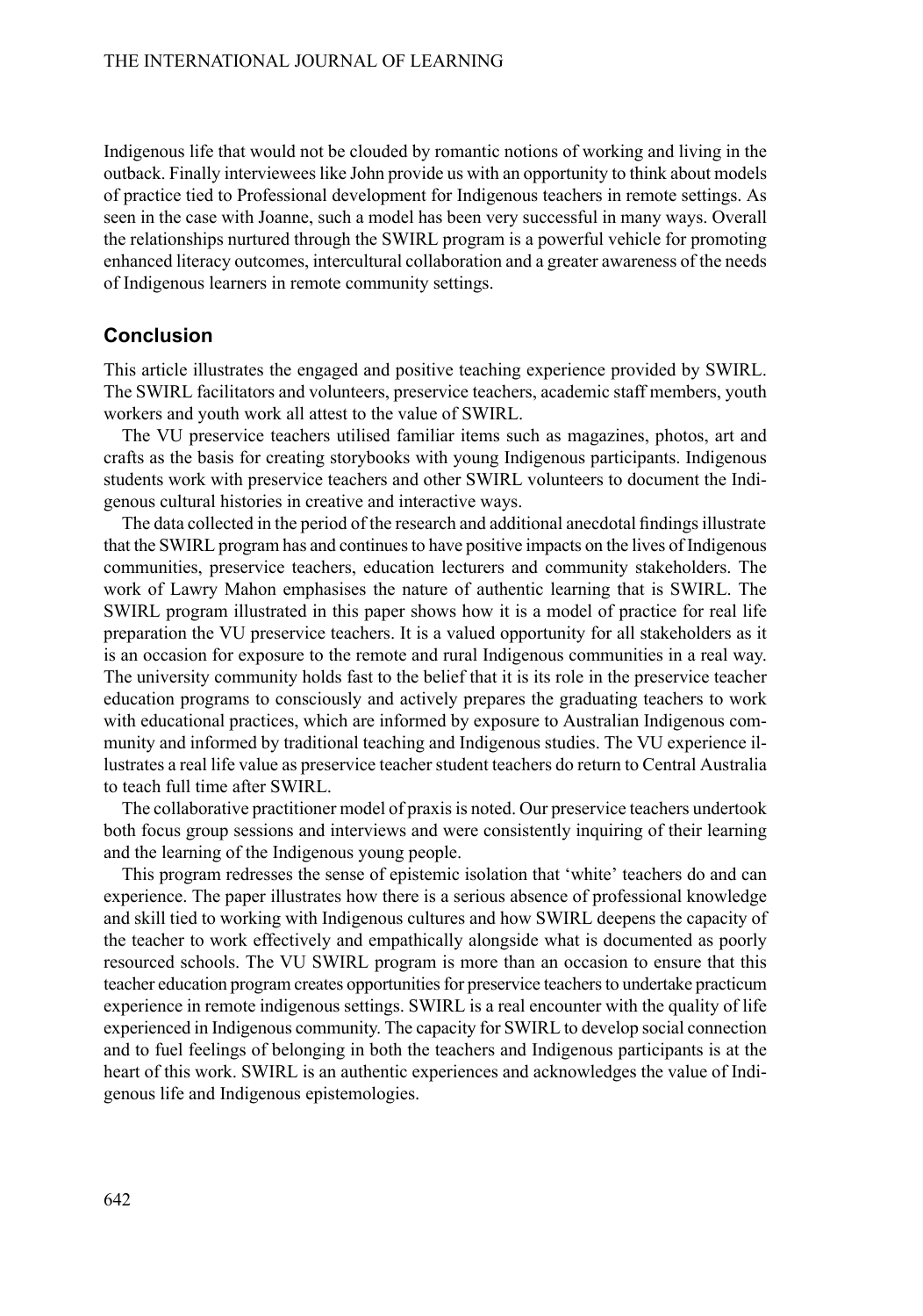#### **References**

- Cacciattolo, M, Mahon, L & McKenna, T (2010) *A Research Evaluation of the SWIRL Project*: *A Collaborative Project for Indigenous Community* Literacy and Teacher Education Final Report for DEEWR 2010 Victoria University, School of Education
- Cherednichenko, B, Davies, A, Kruger, T & O'Rourke, M (2001) *Collaborative practices*: *from description to theory* Paper presented to the Australian Association for Research in Education, Fremantle, Western Australia, 2-6 December
- Collins, T (1999) *Attracting and retaining teachers in rural areas ERIC Clearinghouse on Rural Education and Small Schools*, Charleston WV. Retrieved 2011
- Freire, P (1993) *Pedagogy of the oppressed* England, Penguin
- Gibson, I W (1994) 'Policy, practice and need in the professional preparation of teachers for rural teaching' *Journal of Research in a Rural Education*, Vol. 10, No. 1, pp. 68-77
- Healy, A (Ed) (2008) *Multiliteracies and diversity in education: New pedagogies for expanding landscapes*, *Chapter One*, Australia, South Melbourne: Oxford University Press
- Herrington, A. & Herrington, J (2001) *Web-based strategies for professional induction in rural*, *regional and remote areas* Retrieved Oct 30 2006, from http://www.usdla.org/html/journal/MAR02\_Issue/archives.html
- Kral, I (2007) *Literacy and social practice in the remote Indigenous context* NT Library Parliament House
- Letts, W, Novak, M, Gottshcall, K, Green, B, & Meyenn, B (2005) *Different Places*, *Familiar Spaces: Rural and Remote Education as Situated in Practice* Bathurst, Charles Sturt University
- Lyons, T, Cooksery, R, Panizzon, D, Parnell, A, & Pegg, J (2006) *Science*, *ICT and mathematics education in rural and regional Australia:* The SiMMER National Survey, a research report prepared for the Department of Education, Science and Training, Australia: National Centre of Science, ICT and Mathematics Education for Rural and Regional Australia
- Mahon, L, Cacciattolo, M, Zimmermann, J, Martino, J, & Davidson, K (2007) 'Story Writing in Remote Locations: Building sustainable and respectful partnerships in remote educational settings', *International Journal of the Humanities*, Vol. 5, No. 6, pp. 171-178
- Mooney, J, Halse, C, & Craven, R (2003) *Postgraduate teachers*' *commitment to teach aboriginal studies* Paper presented at *NZARE AARE*, Auckland New Zealand
- Partington, G (1997*)* '*Practice teaching in remote Aboriginal communities*: *The need for adaptation to the social and cultural context*' *Australian Journal of Teacher Education*. Vol. 22, No. 1, Pp. 51-64
- Prensky, M (2001) 'Digital natives, digital immigrants'*.* '*On The Horizon*', October, Vol. 9, No. 5
- Purdie, N, Tripcony, P, Boulton-Lewis, G, Fanshawe, J, & Gunstone, A (2000) *Positive self-Identity for Indigenous students and its relationship to school outcomes*. Canberra: Department of Training and Youth Affairs
- Reason, P & Bradbury, H (2008) (Ed). *The Sage handbook of action research: Participatory inquiry and practice*. London: Sage
- Sharplin, E (2002) 'Rural retreat or outback hell: Expectations of rural and remote teaching', *Issues in Educational Research*, Vol. 12
- Shutz, A. & Luckmann, T. (1973) *The Structures of the Life-World* Northwestern University Press, Evanston Illinois
- Thomas, J & Harden, A (2008) *'*Methods for the thematic synthesis of qualitative research in systematic reviews', *BMC Medical Research Methodology*, Vol 8, pp 1-10
- Watson, I (2002) *Look at You Looking at Me: Aboriginal Culture and History of the South-east of South Australia*, Vol. 1. Burton: Single Step Printing
- Vinson, T (2007) *Dropping off the edge.* Melbourne: Jesuit Social Services/Catholic Social Services Australia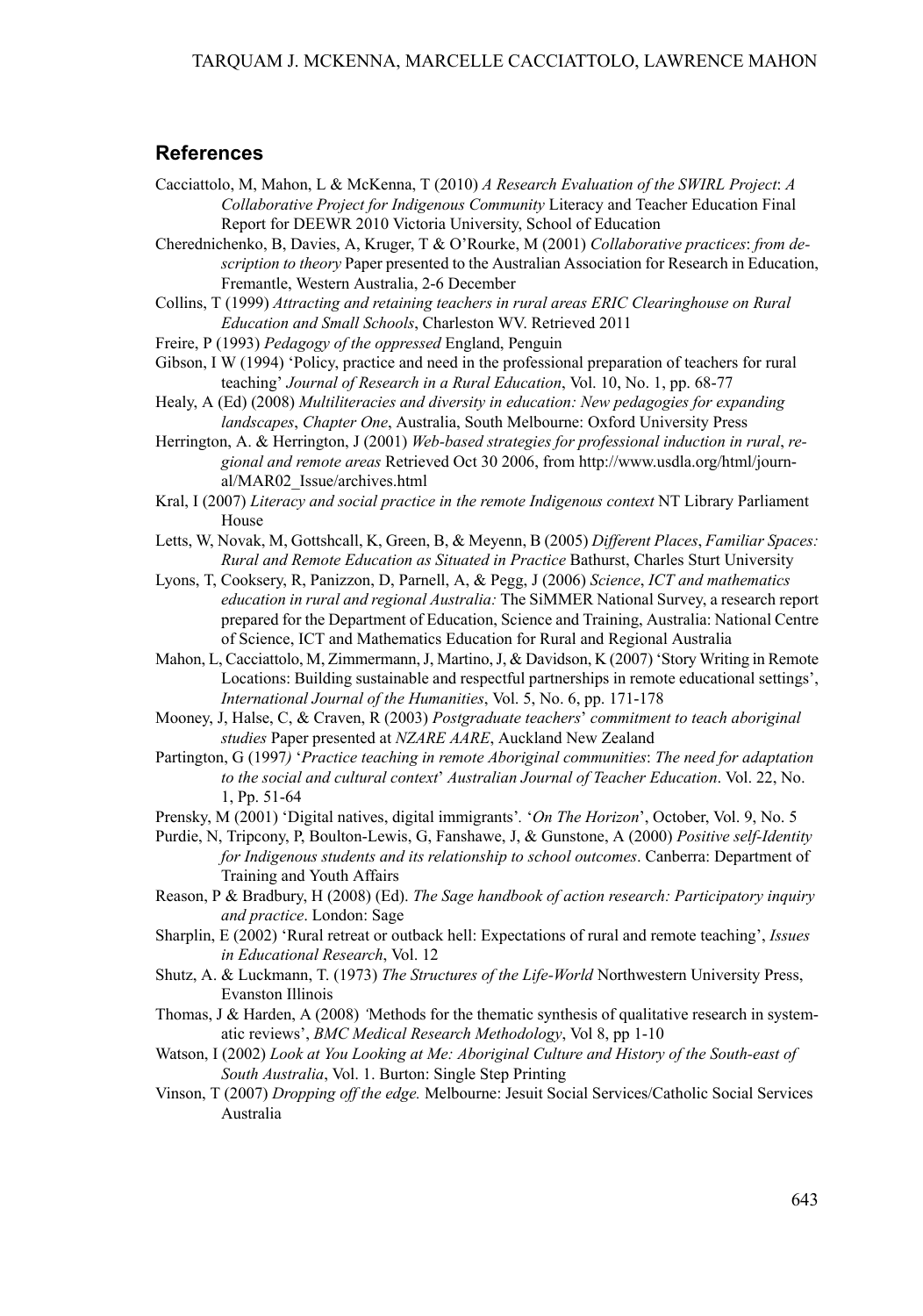Zimmermann, J, Davidson, K, Cacciattolo, M & Mahon, L (2007) 'Relationship building in remote Indigenous Australian communities: Case studiesfrom a literacy program', *The International Journal of Humanities*. Vol. 5, No. 2, pp. 223-230

## **About the Authors**

#### *Assoc. Prof. Tarquam J. McKenna*

Associate Professor McKenna works mainly in the School of Education at Victoria University. He has been working with preservice teachers and educators for nearly 3o years. He has taught, supervised and worked with training, special education and arts psychotherapies. He currently works as co-coordinator of research in the School of Education and has a particular interest in Indigenous ways of knowing.

#### *Dr. Marcelle Cacciattolo*

Dr. Marcelle Cacciattolo is a sociologist and a senior lecturer in the School of Education at Victoria University. Marcelle teaches in a diverse range of pre-service teacher education courses, conducts a range of research projects and supervises a variety of postgraduate research students. Marcelle's particular research interests are cross-disciplinary involving health sciences and education-based research. Her research focuses are linked to the following themes: well being, inclusive education, social justice and authentic teaching and learning pedagogies.

#### *Lawrence Mahon*

Lawry Mahon in a lecturer in the School of Education. His partnership with IBM led to the generation of the SWIRL program. This literacy enhancement program in the Northern Territory has been in practice for 15 years. Lawry Mahon developed the protocol to generate literacy products and short books whereby preservice teachers engage with young people in remote Australia to document their personal narratives. Mahon has established teaching opportunitiesin the Northern Territory and collaborates with the NT Department of Education whilst employed by Victoria University.